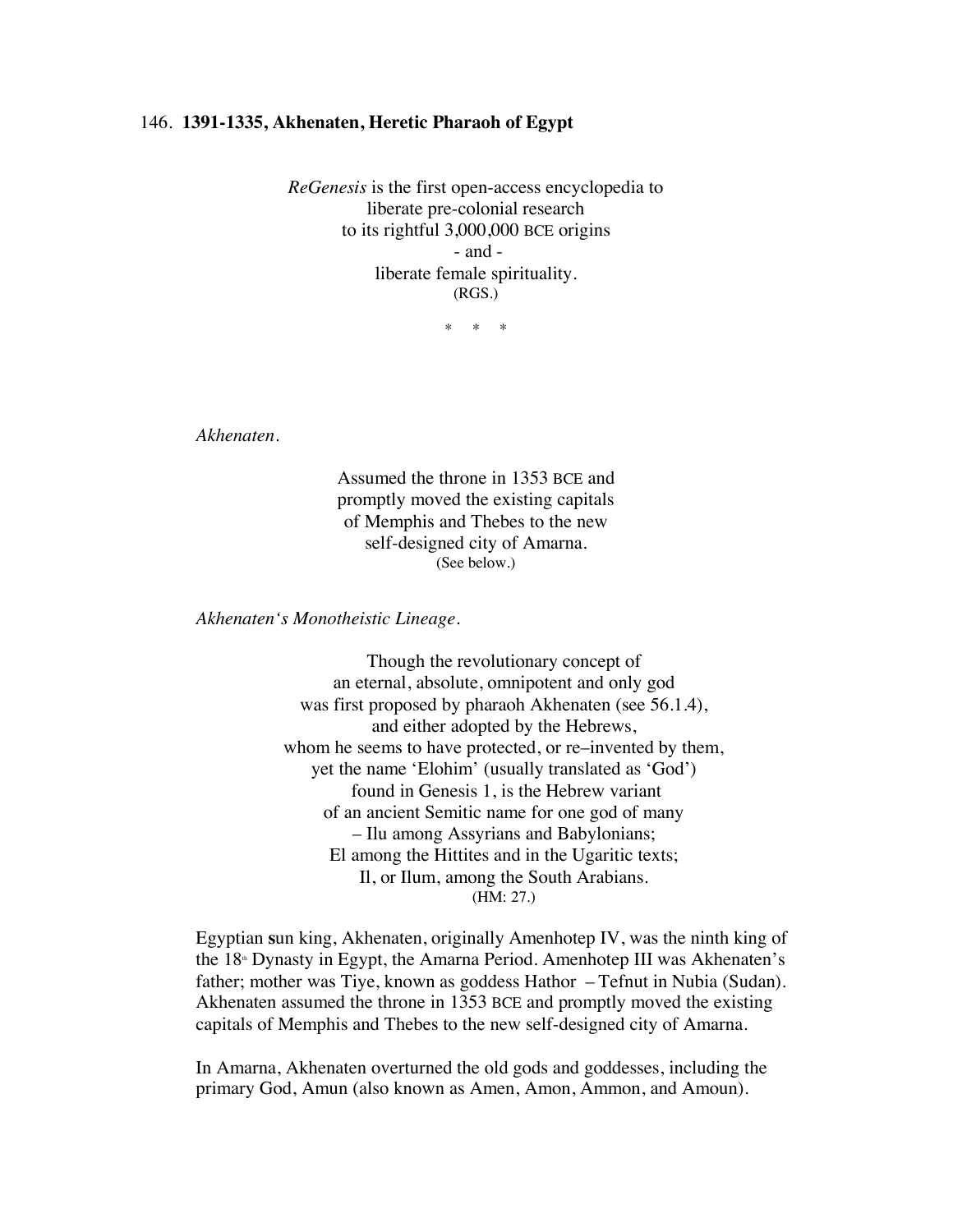Existing sites, statues and hieroglyphics of Amon were desecrated or destroyed and replaced by sun God Aten. Such efforts toward a new monotheism left the general population of Egypt in a state of unrest and anger. Translation of Akhenaten is, *He who is in Service to Aten*. The pharaoh Akhenaten came to be known as the heretic king because of his attacks on the previous Egyptian cults, including the God Amen. Apparently, his successor was his wife (consort?), Nefertiti with a reign of four years. Tutankhamen, or King Tut, who abandoned Amarna for Thebes and restored the worship of Amen, followed this ruler. (AHK; DOAE; GSAE.) Further research includes:

Redford, Donald B. *Akhenaten: The Heretic King*. Gilford, Surrey, England: Princeton University Press, 1984. (AHK.)

According to Robert Graves and Raphael Patai in, *Hebrew Myths: The Book of Genesis,* Akhenaten's new monotheism spread from Egypt throughout Assyria, Babylonia, Hittite, Arabia, Phoenicia, and the Israelite/Judaic world.

Akhenaten: Though the revolutionary concept of an eternal, absolute, omnipotent and only god was first proposed by pharaoh Akhenaten (see 56.1.4), and either adopted by the Hebrews, whom he seems to have protected, or re-invented by them, yet the name 'Elohim' (usually translated as 'God') found in Genesis 1, is the Hebrew variant of an ancient Semitic name for one god of many – Ilu among Assyrians and Babylonians; El among the Hittites and in the Ugaritic texts; Il, or Ilum, among the South Arabians. El headed the Phoenician pantheon and is often mentioned in Ugaritic poems (dating from the fourteenth century BCE) as 'Bull El', which recalls the golden bull-calves made by Aaron (Ex 32.1-6, 24, 35) and Jeroboam (I K 12.28-29) as emblems of God' and Zedekiah's impersonation of God as an iron-horned bull (I K 12.11) (HM: 27).

Further Tutankhamen research: 1370, Tutankhamen. (RGS.)

Further Egyptian research:

- Bleeker, C. J. "Isis and Hathor: Two Ancient Egyptian Goddesses." *Book of the Goddess, Past and Present: An Introduction to Her Religion.* Ed. Saul M. Olyan. New York, NY: Crossroads Press, 1988. 29-48. (IAH.)
- \_\_\_\_\_\_. "Introduction." *The Book of the Dead: The Hieroglyphic Transcript and Translation into English of the Papyrus of Ani*. 1895. Avenel, NJ: Gramercy Books, 1994. (BD.)
- Edwards, Amelia Ann Blanford. "The Origin of Portrait Sculptures, and the History of the Ka." *Egypt and Its Monuments: Pharaohs, Fellahs and Explorers*. New York, NY: Harper & Bros., 1891. 113-156. (OPS.)
- Erman, Adolf. *Life in Ancient Egypt.* 1894. Tran. H. M. Tirard. London, England: Constable Publications, 1971. (LIAE.)
- Hornung, Erik. *Conceptions of God in Ancient Egypt: The One and the Many*. Ithaca, NY: Cornell University Press, 1982. (CGA.)
- Lubell, Winifred Milius. "Temples of the Great Goddess." *Heresies: A Feminist Publication on Art and Politics.* (Revised Edition). 2.1, Issue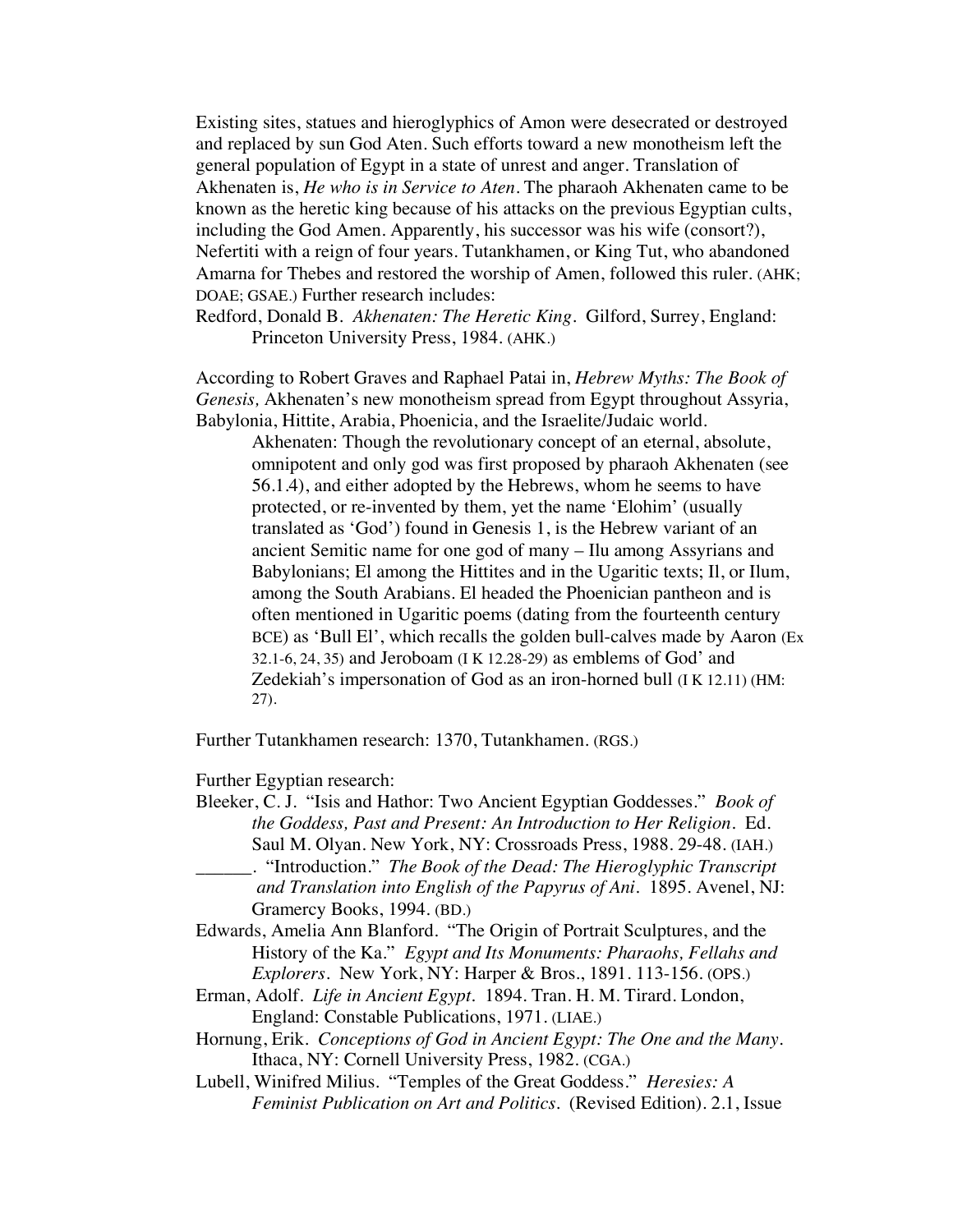5 (1982): 32-39. (TGG.)

- Lesko, Barbara S. *The Remarkable Women of Ancient Egypt*. Providence, RI: BC Scribe, 1987. (RW.)
- \_\_\_\_\_. Ed. *Women's Earliest Records: From Ancient Egypt and Western Asia*. Atlanta, GA: Scholars Press, 1989. (WER.)
- \_\_\_\_\_. *The Great Goddesses of Egypt*. Norman, OK: University of Oklahoma Press, 1999. (GGOE.)
- Showerman, Grant. *The Great Mother of the Gods*. 1902. Chicago, IL: Argonaut, 1969. (GMG.)
- Witt, Reginald Eldred. *Isis in the Graeco-Roman World*. (*Isis in the Ancient World.)* Ithaca, NY: Cornell University Press, 1971. (IG.)

IMAGE: AKHENATEN, EGYPT.

PHOTO: © GSA. DESCRIPTION: AKHENATEN, HE WHO IS IN SERVICE TO ATEN, EARLY EGYPTIAN AMARNA PERIOD. SLIDE LOCATION EGYPT, SHEET 40A, ROW 4, SLEEVE 5, SLIDE #366, 1391-1335 BCE. CO\_EGY\_S40A\_R4\_SL5\_S366.jpg SHOT ON LOCATION: MUSEUM OF EGYPTIAN ANTIQUITIES: CAIRO, EGYPT. NOTE 1: FIELDWORK PROJECT 1989.

IMAGE: NEFERTITI, WIFE OF AKHENATEN: EARLY AMARNA PERIOD, EGYPT. IMAGE © GSA. DESCRIPTION: AKHENATEN WAS SUCCEEDED BY HIS WIFE (CONSORT?), NEFERTITI WHO REIGNED FOR FOUR YEARS. SLIDE LOCATION , SHEET , ROW , SLEEVE , SLIDE  $\#$  , BCE ON LOCATION: MUSEUM OF EGYPTIAN ANTIQUITIES: CAIRO, EGYPT. NOTE 1: FIELDWORK PROJECT 1989. NOTE 2: ILLUSTRATION TBD, CHRISI KARVONIDES' TEAM.

IMAGE: AKHENATEN, NEFERTITI AND CHILDREN: EARLY AMARNA PERIOD, EGYPT.

IMAGE © GSA. DESCRIPTION: SLIDE LOCATION , SHEET , ROW , SLEEVE , SLIDE # , BCE. NOTE 1: FIELDWORK PROJECT 1986. PHOTO NOTE: ILLUSTRATION TBD, CHRISI KARVONIDES' TEAM.

IMAGE: DOUBLE GODDESS NEKHBET AND ISIS ON TUTANKHAMEN'S FUNERARY MASK: VALLEY OF THE KINGS, EGYPT.

PHOTO: © GSA. DESCRIPTION: TUTANKHAMEN'S GOLD FUNERARY MASK WITH FAIENCE, PLUS VULTURE GODDESS NEKHBET (NECHBET OR NEKHEBIT) AND SERPENT GODDESS ISIS OR BUTO/WEDJAT \* ON HIS BROW: TOMB IN VALLEY OF THE KINGS, EGYPT.

SLIDE LOCATION RE-GENESIS PHASE 2, SHEET 3, ROW 2, SLEEVE 4, SLIDE #244, 1350 BCE.

IT\_RPT\_S3\_R2\_SL4\_S244.jpg

SHOT ON LOCATION: MUSEUM OF EGYPTIAN ANTIQUITIES: CAIRO, EGYPT. NOTE 1: DOUBLE GODDESS VULTURE AND COBRA. (DG: 83-84.) NOTE 2:

[AKHENATEN'S] SUCCESSOR MAY HAVE BEEN HIS (CONSORT?), NEFERTITI, WITH A POSSIBLE REIGN OF FOUR YEARS. TUTANKHAMEN, OR KING TUT, WHO ABANDONED AMARNA FOR THEBES AND RESTORED THE WORSHIP OF AMEN, FOLLOWED AKHENATEN (RGS). (SOURCE: ENTRY ABOVE.)